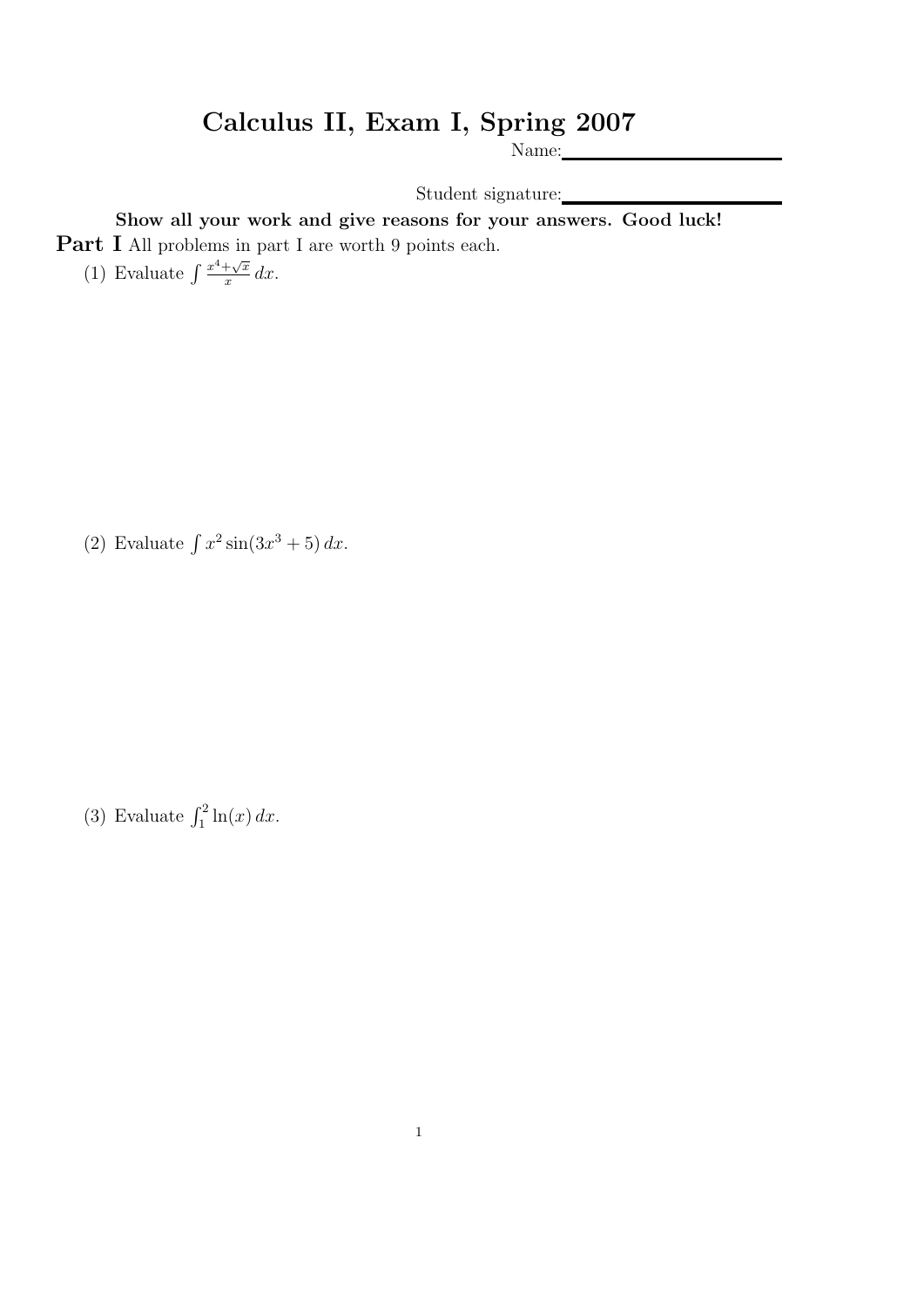2

(4) Evaluate  $\int \frac{1}{r^2}$  $rac{1}{x^2-1} dx$ .

(5) Evaluate  $\int \sin^6(x) \cos^3(x) dx$ .

(6) Evaluate  $\int x(2x+1)^{50} dx$ .

(7) If 
$$
F(x) = \int_1^x \sqrt{t^3 + t^2 + t + 1} dt
$$
, find  $F'(x)$ .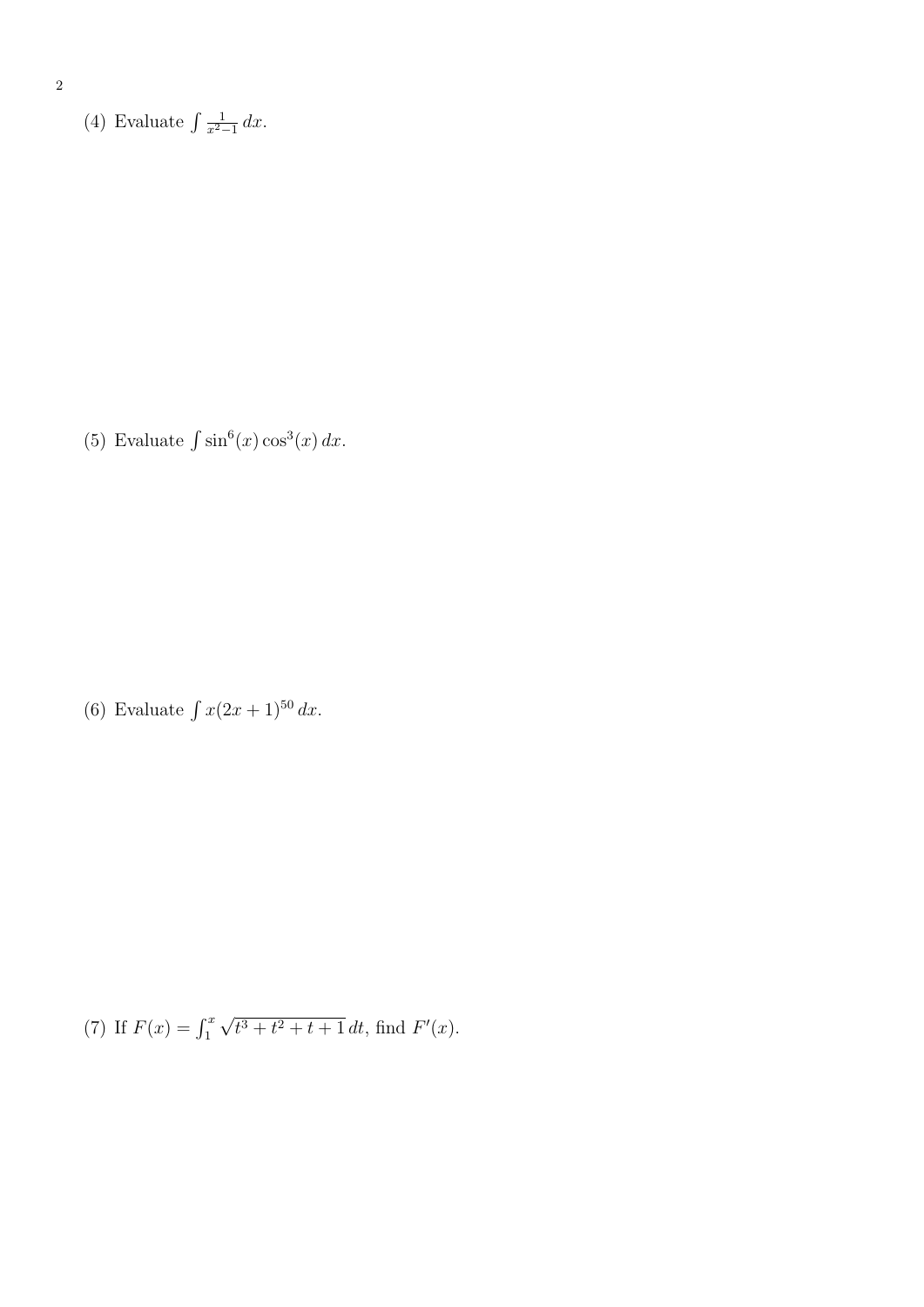(8) Approximate  $\int_1^2 e^x dx$  by a Riemann sum with n=4 terms and using the midpoint rule. Note: you do not need to compute and add the terms in the sum.

Part II. All problems in part II are worth 10 points.

(9) Evaluate  $\int \frac{1}{r^{3}+2r^{2}}$  $\frac{1}{x^3+2x^2+x} dx$ .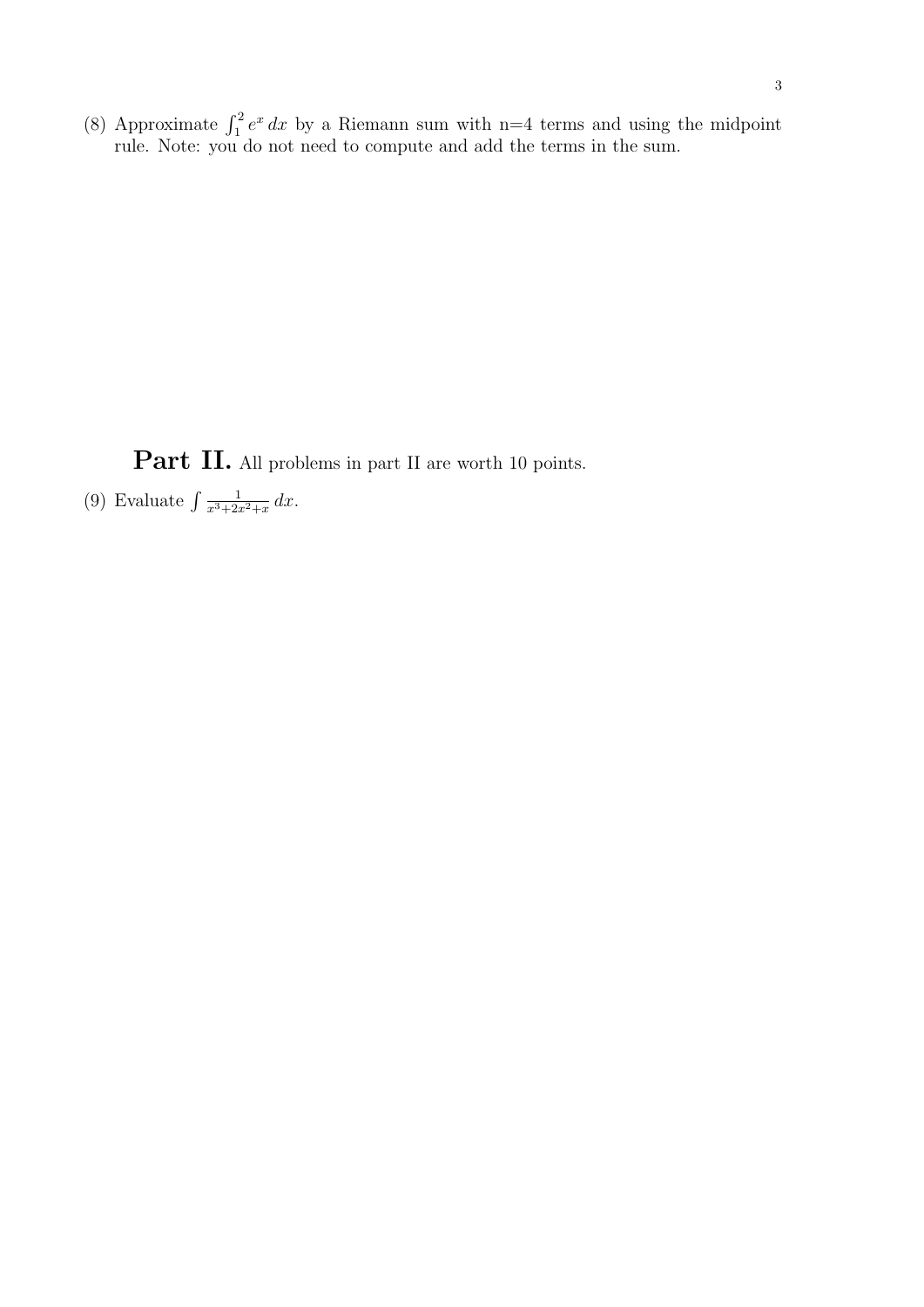(10) Evaluate  $\int e^{\sqrt{x}} dx$ .

(11) Evaluate  $\int \sin^4(x) dx$ .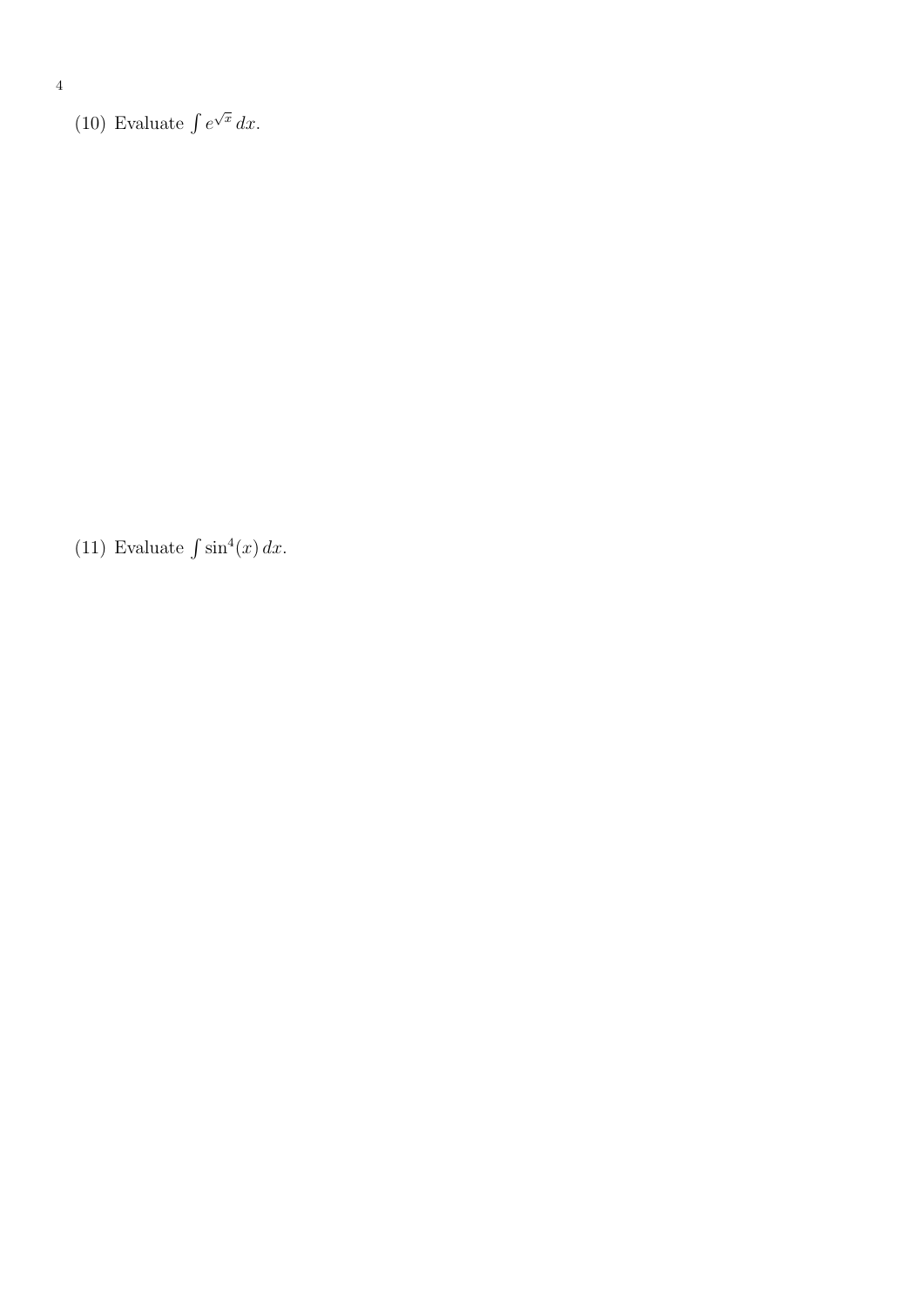## Calculus II, Exam I, Spring 2007

Name: Name and Solid Research and Solid Research and Solid Research and Solid Research and Solid Research and Solid Research and Solid Research and Solid Research and Solid Research and Solid Research and Solid Research an

Student signature:

Show all your work and give reasons for your answers. Good luck!

Part I All problems in part I are worth 9 points each.

(1) Evaluate  $\int x(2x+1)^{50} dx$ .

(2) Evaluate  $\int \frac{1}{r^2}$  $rac{1}{x^2-1} dx$ .

(3) Approximate  $\int_1^2 e^x dx$  by a Riemann sum with n=4 terms and using the midpoint rule. Note: you do not need to compute and add the terms in the sum.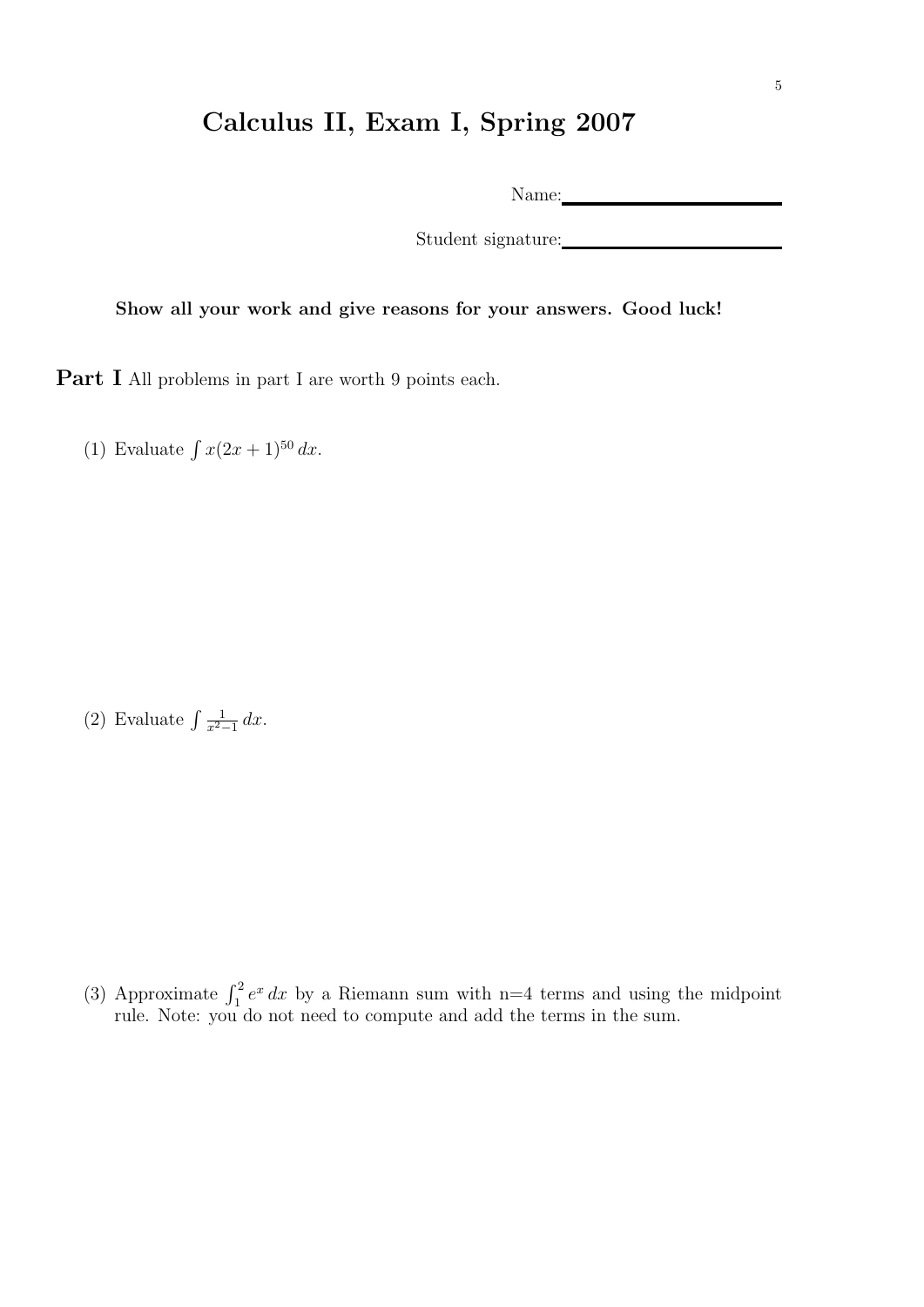(4) If 
$$
F(x) = \int_1^x \sqrt{t^3 + t^2 + t + 1} dt
$$
, find  $F'(x)$ .

(5) Evaluate  $\int \sin^6(x) \cos^3(x) dx$ .

(6) Evaluate  $\int \frac{x^4 + \sqrt{x}}{x}$  $rac{+\sqrt{x}}{x} dx$ .

(7) Evaluate  $\int x^2 \sin(3x^3 + 5) dx$ .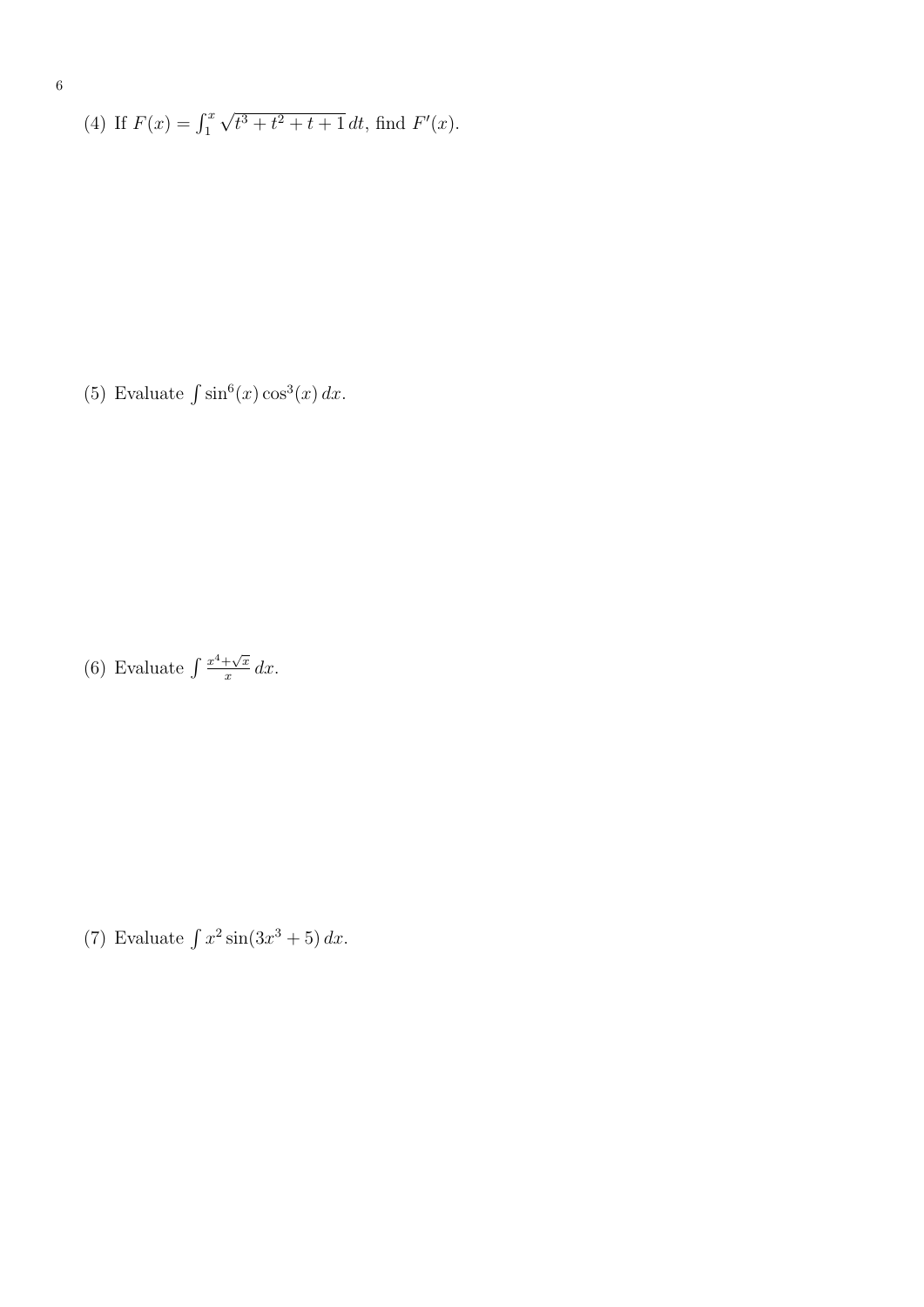(8) Evaluate  $\int_1^2 \ln(x) dx$ .

Part II. All problems in part II are worth 10 points.

(9) Evaluate  $\int \frac{1}{r^{3}+2r^{2}}$  $\frac{1}{x^3+2x^2+x} dx$ .